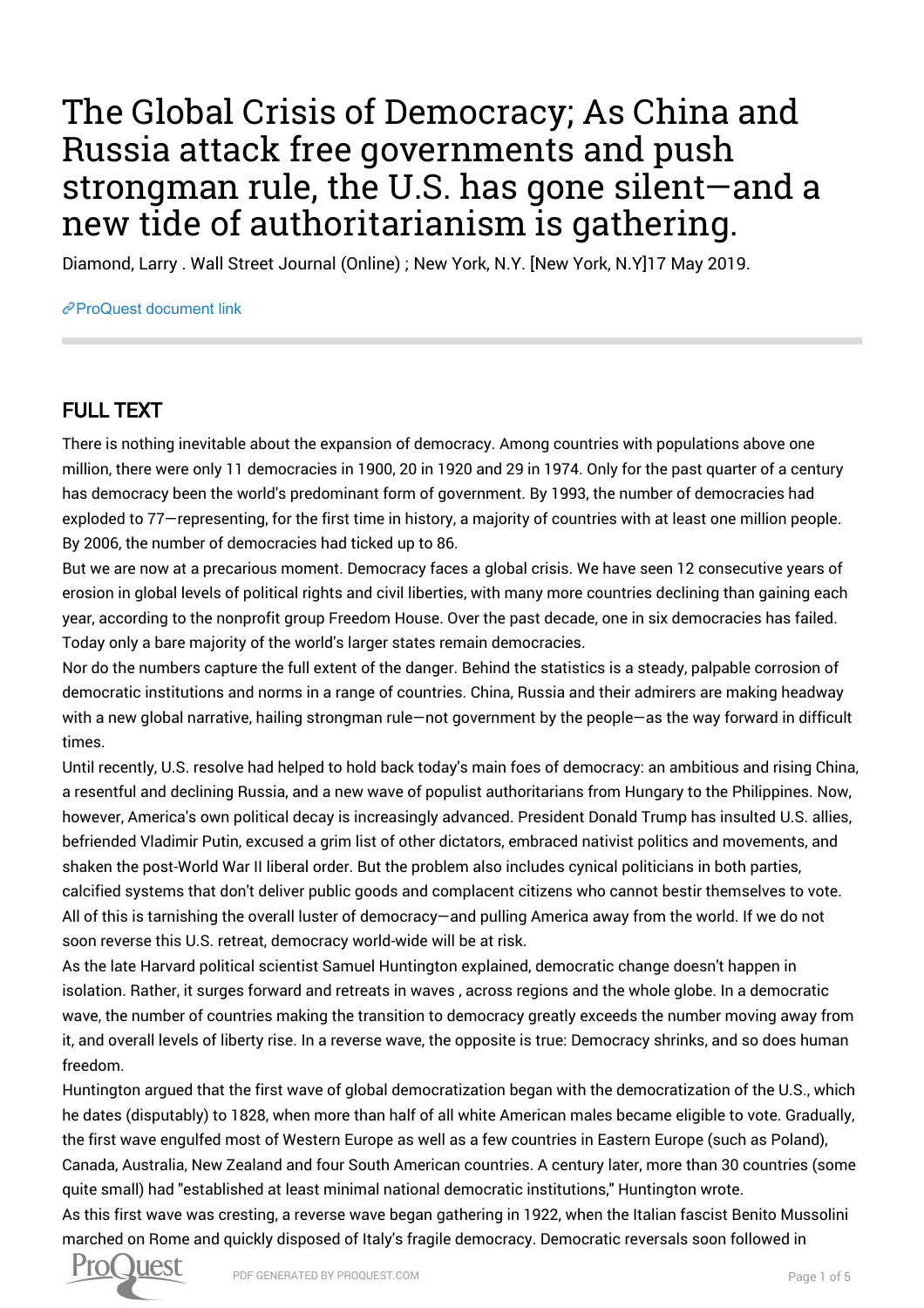Portugal, Poland and the Baltics. The crucial turning point came in 1933, when the Nazis took power in Germany. As liberal societies struggled with the prolonged economic depression of the 1930s, doubts about democracy's viability grew, even in Britain and the U.S.

New Perils for Democracy

\* Trump Questions Finding of Russia's 2016 Meddling as He Appears With Putin

- \* China's Challenge to Democracy
- \* Trump Praises Controversial Hungarian Leader
- \* In Egypt Policy Shift, Trump to Stress Security, Not Human Rights
- \* When Democracy Is No Longer the Only Path to Prosperity

It took the defeat of the Axis powers in World War II to halt this momentum and launch the second wave of democratization. That second wave restored democracy to most of Western Europe, introduced the first real democracies in Japan and Turkey, and spread democracy further into Latin America. But this wave was short-lived, ending in 1962. With the exception of Costa Rica, Venezuela and Colombia, most of the new and restored Latin American democracies fell in a spree of military coups.

The second wave also saw the birth of many new democracies through decolonization, as the European empires in Africa, Asia and the Middle East collapsed after World War II. These burgeoning democracies were mainly former British colonies that had some experience with elections and the rule of law, including India, Sri Lanka, Jamaica, Botswana, Ghana, Nigeria and Burma. The first four of these democracies have survived (except a brief period of emergency rule in India in 1975-77 and a more recent interruption in Sri Lanka), but most multiparty systems in the Third World—including Turkey, South Korea, Indonesia and many African countries—ultimately gave way to military, one-party or one-man rule.

The third wave of democratization began in 1974, when a cabal of young, left-wing military officers in Portugal overthrew its dictatorship, one of the longest-surviving in Europe. Later that year, Greece—the birthplace of democracy—restored it after a seven-year-old military dictatorship collapsed following a defeat by Turkey in Cyprus. In 1978, Spain became Europe's third new democracy, under a young conservative prime minister determined to overcome the Franco dictatorship. Aspirations for freedom were also stirring in Asia and Latin America.

In 1977, a new U.S. president of deeply Christian faith, Jimmy Carter, began to change U.S. foreign policy. He elevated human rights through strong public denunciations of atrocities, foreign-aid cuts for some abusive regimes and the creation of a new human-rights bureau at the State Department.

Not everyone approved of this new idealism; in 1980, William F. Buckley Jr. sighed that Mr. Carter was mixing "business with displeasure." But U.S. pressure spared the lives of political prisoners, gave hope to democratic movements world-wide and undermined the legitimacy of military autocrats. In 1978, for instance, Mr. Carter sent stern warnings and U.S. warships to the Dominican Republic after its military stopped a vote count to thwart an opposition victory; the country's strongman, Joaquin Balaguer, was defeated, and a new (albeit tentative) democracy emerged.

When Ronald Reagan defeated Mr. Carter in 1980, few expected a new world-wide eruption of freedom. The new president and his U.N. ambassador, Jeane Kirkpatrick, had condemned Mr. Carter for naively ignoring communist tyrannies while pressuring authoritarian U.S. allies like the shah of Iran to liberalize. Reagan vowed in his 1981 inaugural address to "match loyalty with loyalty," which seemed to portend renewed support for such autocratic friends of the U.S. as Augusto Pinochet's Chile, Ferdinand Marcos's Philippines, a coup-prone South Korea and apartheid South Africa. But by the time Reagan left office in 1989, all four regimes were gone or fading—followed in short order by the Soviet Union itself.

In June 1982, Reagan delivered a historic speech at the British Parliament in which he became among the first to recognize that a "democratic revolution" was sweeping the world—and that it deserved U.S. support. The next year, with unusually bipartisan support, Congress established the National Endowment for Democracy (where I have long served as an adviser).

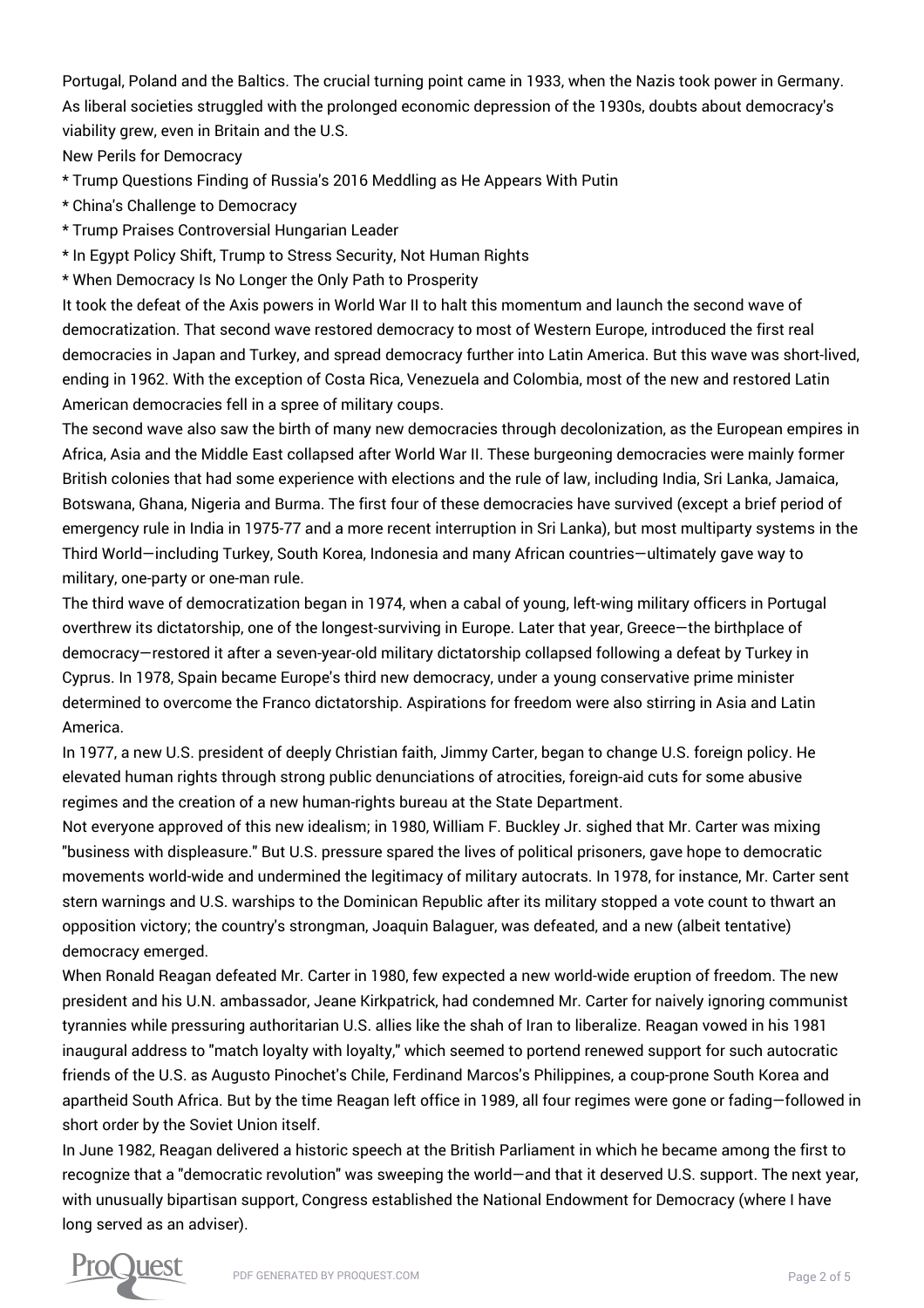Reagan's personal commitment was soon apparent. Take the Philippines: In 1986, amid an election there, the new endowment gave financial support to vote monitors, and the Reagan administration sent a delegation (led by the late Republican Sen. Richard Lugar) to monitor the balloting. As evidence mounted that Marcos had brazenly tried to steal the election, Reagan threatened to cut off military aid if the strongman used force and agreed to recognize the opposition candidate, Corazon Aquino, as president. A U.S. Air Force plane flew the Marcoses to exile in Hawaii, with 12 bags full of gold, jewelry, clothing and cash valued at \$15 million.

A third democratic wave was breaking across Asia. Under pressure from the U.S. Congress, Taiwan lifted martial law. In 1987, South Korea inaugurated its own democracy with a free election. Not every freedom movement succeeded. In 1989, China's Communist Party launched a deadly military assault on pro-democracy protesters in Tiananmen Square, killing what a recently declassified British cable estimated at more than 10,000 people. With them died the hope for democratic change in China for more than a generation.

#### Share Your Thoughts

Is democracy in danger today? Join the conversation below.

Still, by 1989, the proportion of democracies in the world had risen to 40% of all countries. Autocratic holdouts in Latin America were giving way, including Chile, where pressure from the Reagan administration helped to tip the balance against Pinochet's junta. Nicaragua's far-left Sandinista dictator, Daniel Ortega, was defeated at the polls after U.S. economic and diplomatic pressure got him to agree to international election monitoring.

The most historic changes occurred in Europe. Decades of bipartisan U.S. containment of the Soviet Union, from Harry Truman to George H.W. Bush, had helped to produce an internal reform movement that came to be led by Mikhail Gorbachev. Unlike his predecessors, who crushed Hungary's 1956 uprising and Czechoslovakia's 1968 "Prague Spring," Mr. Gorbachev let democratization sweep across the region, with Soviet puppet states falling from East Germany to Romania. In 1991, the Soviet Union itself collapsed.

That produced global shock waves. In Africa, opposition parties were legalized, personal freedoms were widened, and multiparty elections were held. In 1994, the white-supremacist minority regime in South Africa gave way to a robust democracy led by a freely elected President Nelson Mandela. In the early years of the 21st century, three socalled color revolutions brought freedom to Serbia, Georgia and Ukraine. For the first time in history, most of the countries on Earth were democracies. Every region on the planet, except the Middle East, had a critical mass of democracies.

It was inevitable that democracy's rapid march during the 1980s and '90s would slow. By 2000, most of the countries with the socioeconomic conditions favorable for democracy had already adopted it. But the world's sole superpower, the U.S., was joined with Europe in promoting democracy as the only legitimate form of government. There seemed no reason to believe that a third reverse wave was likely. Even in the five years after the shock of 9/11, the world added seven more democracies.

But after 2006, three decades of progress ground to a halt—and began to reverse. The key elements of this alarming deterioration have been the rise of illiberal, anti-immigrant populist movements in Europe and the U.S.; the steady decline in the quality of American democracy; and the surge in global power of Russia and China, which are avidly undermining democratic and liberal values around the world.

In earlier reverse waves, military coups were the main method of the democratic recession. Not today. The death of democracy is now typically administered in a thousand cuts. In one country after another, elected leaders have gradually attacked the deep tissues of democracy—the independence of the courts, the business community, the media, civil society, universities and sensitive state institutions like the civil service, the intelligence agencies and the police. Whether the agent of destruction is a right-wing nationalist like Vladimir Putin in Russia or a left-wing "Bolivarian" socialist like Hugo Chávez in Venezuela, the effect is the same: The structures and norms of democracy are eviscerated, one by one, until all that is left is a hollow shell.

The global trend is sour. Religious intolerance is on the rise in the huge democracies of Indonesia and India. Surveys show that most Africans still passionately want democratic and accountable government, but the combination of Chinese boldness, European distraction and American retreat are increasingly enabling African

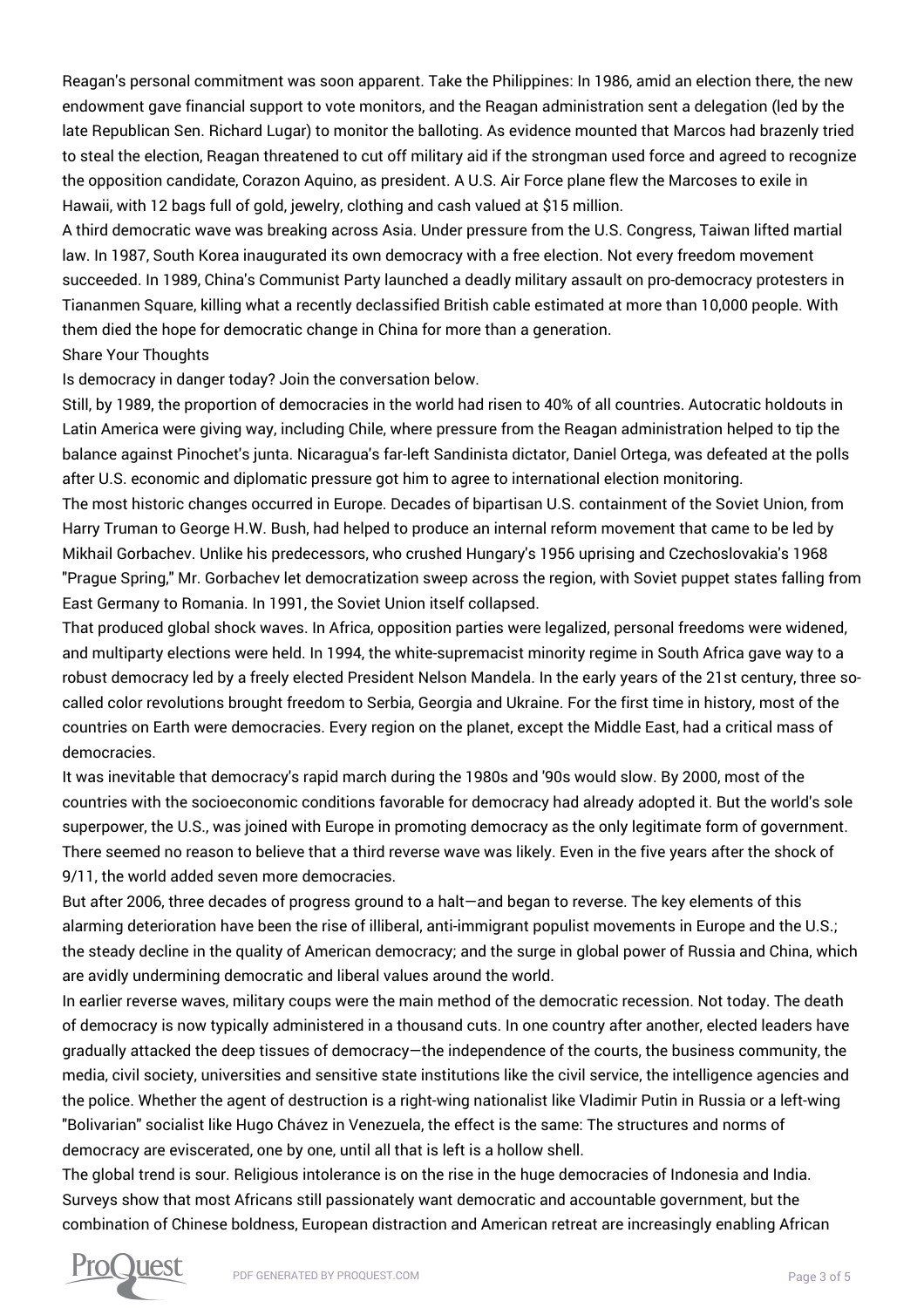autocrats to have their way. In the Middle East, Tunisia—the lone Arab democracy still standing after the 2011 Arab Spring—is facing a reeling economy, powerful Gulf autocrats who want democracy to wither and opportunistic survivors from the old dictatorship.

The problem is not just that democracies are declining; it is that autocracies are becoming steadily more repressive and aggressive. When the Cold War ended, authoritarians like Hun Sen in Cambodia and Yoweri Museveni in Uganda felt compelled—even as they rigged elections and arrested critics—to tolerate opposition parties, presidential challengers, a nettlesome press and a vigilant civil society. But as the global climate has changed, those restraints have evaporated. Inspired by the new swagger of Xi Jinping's China and Vladimir Putin's Russia, and emboldened by the silence from Mr. Trump's America, today's autocrats tyrannize their opponents openly and without apology.

Slow descents have a way of lulling us into complacency. Things aren't so bad, we tell ourselves; they're just slipping a bit. In Ernest Hemingway's "The Sun Also Rises," the freewheeling, hard-drinking Mike Campbell is asked how he went bankrupt. "Two ways," he says. "Gradually and then suddenly." The demise of democracy is often like that too.

We can still reverse these ill winds. We can even help generate a new burst of freedom in the world. But it will not happen without vigorous American leadership—to support democrats, pressure autocrats and counter the malign expansion of Russian and Chinese power.

—Prof. Diamond is a senior fellow at the Hoover Institution and at Stanford University's Freeman Spogli Institute for International Studies. This essay is adapted from his forthcoming book "Ill Winds: Saving Democracy From Russian Rage, Chinese Ambition, and American Complacency," which will be published June 11 by Penguin Press. Credit: By Larry Diamond

## DETAILS

| Subject:                       | Democratization; Politics; Democracy; Civil society; Authoritarianism; Dictators;<br>Power; World War II; Human rights; Populism; Coups d'etat   |
|--------------------------------|--------------------------------------------------------------------------------------------------------------------------------------------------|
| Location:                      | Western Europe Middle East Turkey Russia Latin America Portugal Poland Asia<br>Indonesia Europe United States-US Venezuela India China Sri Lanka |
| People:                        | Putin, Vladimir                                                                                                                                  |
| <b>Publication title:</b>      | Wall Street Journal (Online); New York, N.Y.                                                                                                     |
| <b>Publication year:</b>       | 2019                                                                                                                                             |
| <b>Publication date:</b>       | May 17, 2019                                                                                                                                     |
| column:                        | The Saturday Essay                                                                                                                               |
| Section:                       | Life                                                                                                                                             |
| Publisher:                     | Dow Jones & Company Inc                                                                                                                          |
| Place of publication:          | New York, N.Y.                                                                                                                                   |
| <b>Country of publication:</b> | United States, New York, N.Y.                                                                                                                    |